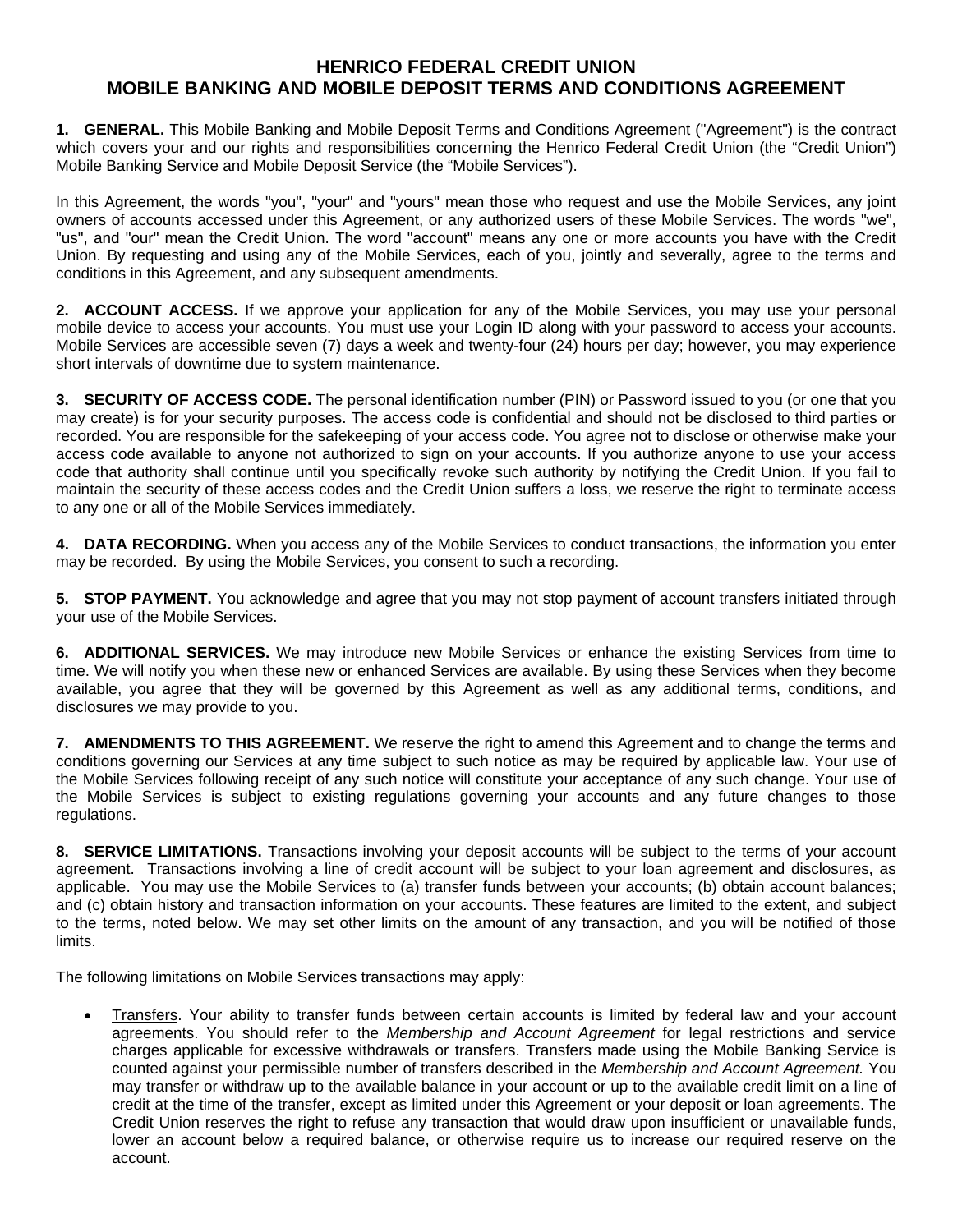- Account Information. The account balance and transaction history information may be limited to recent account information involving your accounts. Also, the availability of funds for transfer or withdrawal may be limited due to the processing time for ATM transactions and our *Funds Availability Policy Disclosure*.
- E-Mail. The Credit Union may not immediately receive E-Mail communications that you send and the Credit Union will not take action based on E-Mail requests until the Credit Union actually receives your message and has a reasonable opportunity to act. If you need to contact the Credit Union immediately regarding an unauthorized transaction, you may call the Credit Union during normal business hours at (804) 266-0290.

Refer to your *Membership and Account Agreement*, *Funds Availability Policy Disclosure*, *Electronic Fund Transfers Agreement and Disclosure* and *Rate & Fee Schedules* for further details.

**9. MOBILE BANKING SERVICE.** Use of the Mobile Banking Service is subject to approval by the Credit Union. If you are approved for the Mobile Banking Service, you agree that your use of the Mobile Banking Service is subject to the following terms, conditions and disclosures. By accessing or using the Mobile Banking Service, you agree to be bound by the terms and conditions below. Please read this section carefully before accessing or using the Mobile Banking Service.

- **a. General.** Access to the Mobile Banking Service via your mobile device is powered by the proprietary mobile technology solution owned by FIS Mobile, Inc. (the "Licensor"). The Licensor is not the provider of any of the services available to you through the Software (defined in this section), and the Licensor is not responsible for any of the materials, information, products or services made available to you through the Software. Such materials, information, products and services are made available to you by your Service Provider.
- **b.** Ownership. You acknowledge and agree that the Licensor is the owner of all right, title and interest in and to the mobile technology solution made available to you hereunder, including but not limited to any downloaded software and the computer programs contained therein, as well as any accompanying user documentation, and all subsequent copies, updates or versions thereof, regardless of the media or form in which they may exist (all of which is collectively referred to herein as the "Software"). You may not use the Software unless you have first accepted the terms of this Agreement.
- **c. License.** Subject to the terms and conditions of this Agreement, you are hereby granted a personal, nonexclusive, nontransferable license to use the Software (in machine readable object code form only) in accordance with the terms of this Agreement and for the sole purpose of enabling you to use and enjoy the benefits of your Service Provider's services made available via the Software. This is not a sale of the Software. All rights not expressly granted to you by this Agreement are hereby reserved by the Licensor. Nothing in this license will entitle you to receive hard-copy documentation, technical support, telephone assistance, or updates to the Software. This license may be terminated at any time, for any reason or no reason. Upon termination, you agree to immediately destroy all copies of the Software in your possession or control.
- **d. Restrictions.** You shall not: (i) modify, revise or create any derivative works of the Software; (ii) decompile, reverse engineer or otherwise attempt to derive the source code for the Software; (iii) redistribute, sell, rent, lease, sublicense, or otherwise transfer rights to the Software; or (iv) remove or alter any proprietary notices, legends, symbols or labels in the Software, including, but not limited to, any trademark, logo or copyright.
- **e. Updates.** The terms of this Agreement will govern any updates that replace and/or supplement the original Software, unless such update is accompanied by a separate license in which case the terms of that license will govern.
- **f. Text Messages.** Text messaging services are provided by your Service Provider and not by any other third party. You and your Service Provider are solely responsible for the content transmitted through text messages sent between you and your Service Provider. You must provide source indication in any text messages you send (e.g. mobile telephone number, From field in text message, etc.) You are responsible for any text message fees charged by your wireless carrier.
- **g. Consent to Use of Data.** You agree that the Licensor may collect and use technical data and related information, including, but not limited to, technical information about your device, system and application software, and peripherals, that is gathered periodically to facilitate the provision of software updates, product support and other services (if any) related to the Software. The Licensor may use this information, as long as it is in a form that does not personally identify you, to improve its products or to provide services or technologies.
- **h. U.S. Government Restricted Rights.** The Product is commercial computer software subject to RESTRICTED RIGHTS. In accordance with 48 CFR 12.212 (Computer software) or DFARS 227.7202 (Commercial computer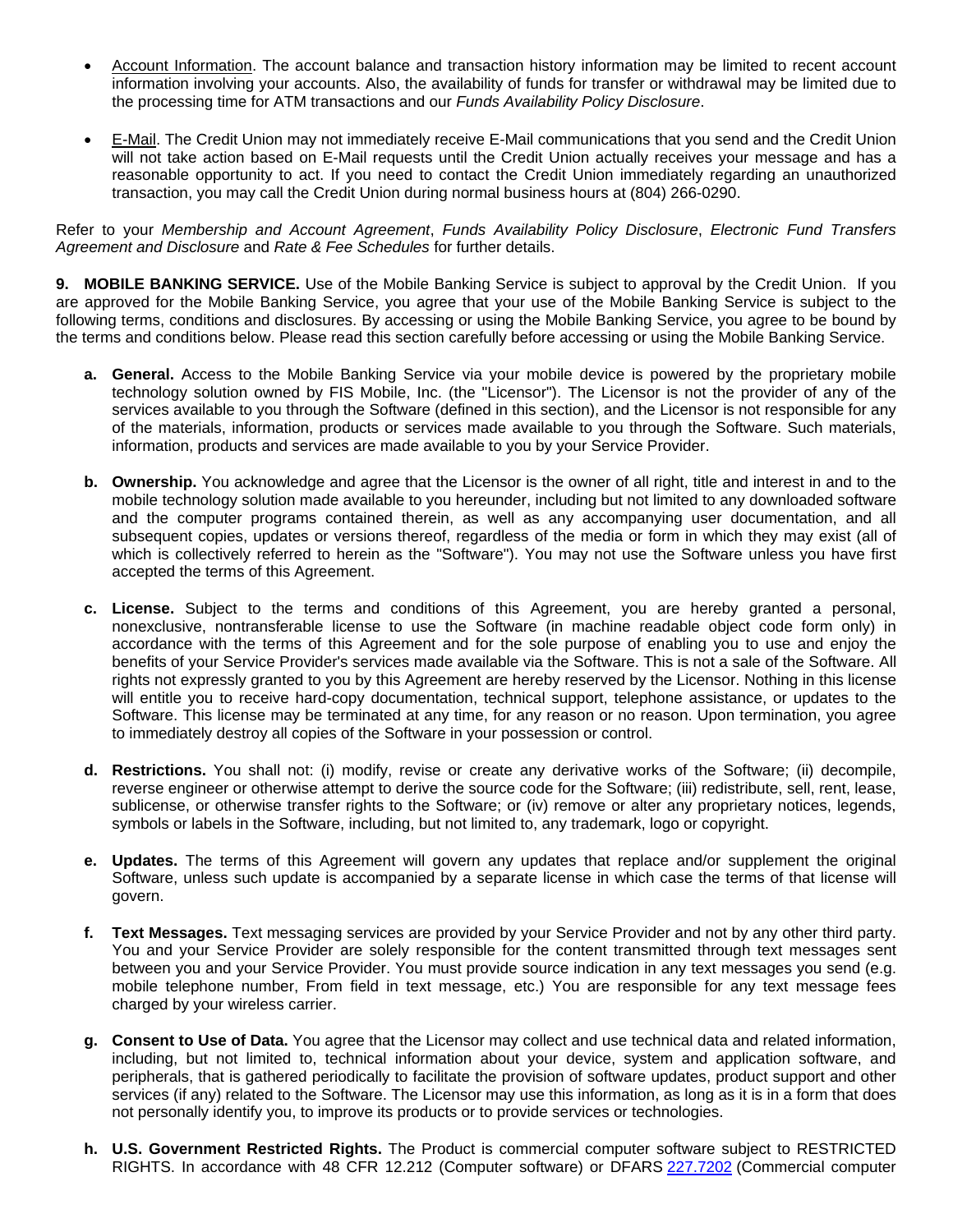software and commercial computer software documentation), as applicable, the use, duplication, and disclosure of the Software by the U.S., its agencies or instrumentalities is subject to the restrictions set forth in this Agreement.

**10. MOBILE DEPOSIT SERVICE.** Use of the Mobile Deposit Service is subject to approval by the Credit Union. If you are approved for the Mobile Deposit Service, you agree that your use of the Mobile Deposit Service is subject to the following terms, conditions and disclosures. By accessing or using the Mobile Deposit Service, you agree to be bound by the terms and conditions below. Please read this section carefully before accessing or using the Mobile Deposit Service.

- **a. Description of Application.** (i) The Mobile Deposit Service is a personal financial information management service that allows you to transmit and deposit checks through use of the application provided by us using compatible and supported mobile phones and/or other compatible and supported wireless devices or network devices under your control. (ii) We reserve the right to modify the scope of the Mobile Deposit Service at any time. We reserve the right to refuse to make any transaction you request through the Service. You agree and understand that the Service may not be accessible or may have limited utility over some networks, such as while roaming.
- **b. License and Restrictions.** (i) Subject to the terms of this Agreement, we hereby grant you a limited, personal, revocable, nonexclusive, nonsublicensable, nonassignable, nontransferable, nonresellable license and right to use the Application for the sole purpose of your use of the Mobile Deposit Service. (ii) You acknowledge and agree that any and all intellectual property rights (the "IP Rights") in the Service and the Application are and shall remain the exclusive property of us. Nothing in this Agreement intends to or shall transfer any IP Rights, or to vest any IP Rights in, to you. You are only entitled to the limited use of the rights granted to you in this Agreement. You will not take any action to jeopardize, limit or interfere with the IP Rights. You acknowledge and agree that any unauthorized use of the IP Rights is a violation of this Agreement, as well as a violation of applicable intellectual property laws. You acknowledge and understand that all title and rights in and to any third party content that is not contained in the Service and Application, but may be accessed through the Service, is the property of the respective content owners and may be protected by applicable patent, copyright, or other intellectual property laws and treaties. (iii) You agree not to sell, assign, rent, lease, distribute, export, import, act as an intermediary or provider, or otherwise grant rights to third parties with regard to the Application or Service or any part thereof without our prior written consent. (iv) You agree not to undertake, cause, permit or authorize the modification, creation of derivative works, translation, reverse engineering, decompiling, disassembling or hacking of the Application, the Service, or any part thereof. You agree not intercept, capture, emulate, or redirect the communications protocols used by us for any purpose, including without limitation causing the Service or Application to connect to any computer server or other device not authorized by us. (v) We reserve the right to add or delete features or functions, or to provide programming fixes, updates and upgrades to the Service or Application. You acknowledge and agree that we have no obligation to make available to you any subsequent versions of the Application. You also agree that you may have to enter into a renewed version of this Agreement if you want to download, install or use a new version of the Service or Application. (vi) We have no obligation whatsoever to furnish any maintenance and support services with respect to the Service or Application, and any such maintenance and support services provided will be provided at our discretion. (vii) You grant to us a nonexclusive, perpetual, non-revocable, royalty free license to use, retain, and share any information transmitted through the Application by you, including your location, device-based location information, account numbers, name, date, account amount, and endorsements solely for the purpose of providing the Service. This license shall survive termination of this Agreement for such period as necessary for us to provide the Service, comply with the law, or comply with internal guidelines or procedures.
- **c. Compliance and Indemnification.** You agree to use the Mobile Deposit Service for lawful purposes only and in compliance with all applicable laws, rules and regulations. You warrant that you will only transmit acceptable items for deposit and will handle the original items in accordance with applicable laws, rules and regulations. You agree to defend, indemnify and hold us harmless, along with our directors, officers, employees, shareholders, agents or any of our third party service providers, from and against all liabilities, losses, costs, expenses (including reasonable attorney fees), and damages resulting from (1) any negligent acts, omissions or willful misconduct by you; (2) your use of the Service and Application; (3) any breach of this Agreement by you; and/or (4) your violation of any law or of any rights of any non-party. The provisions of this section are for the benefit of us and our officers, directors, employees, shareholders, agents, and licensors. Each of these individuals or entities expressly retains the right to assert and enforce those provisions directly against you on its own behalf.
- **d. Warranties and Representations.** You make the following warranties and representations with respect to each image of an original check you transmit utilizing the Application:
	- 1) You will use Mobile Deposit only to transmit eligible checks.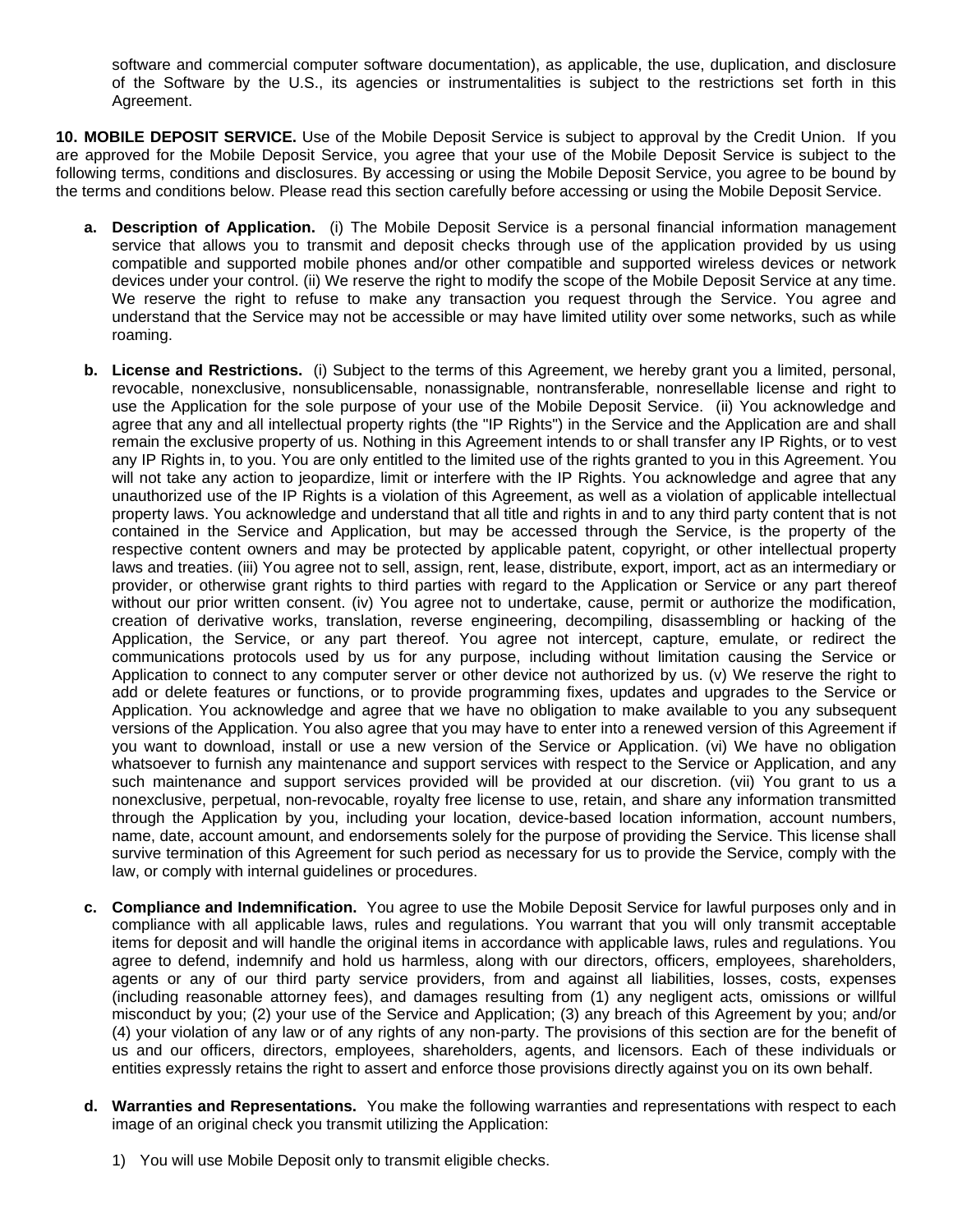- 2) Any image of a check that you transmit using the Application must accurately and legibly provide all the information on the front and back of the check necessary to process the check, including any required endorsements.
- 3) Each image of a check transmitted to us is a true and accurate rendition of the front and back of the original check, without any alteration, and the drawer of the check has no defense against payment of the check.
- 4) The amount, the payee, signature(s), and endorsement(s) on the original check are legible, genuine, and accurate. Check images will meet quality standards.
- 5) You will not use Mobile Deposit to transmit duplicate items.
- 6) You will not deposit, re-present or otherwise endorse to a third party the original item once it has been submitted for deposit via Mobile Deposit.
- 7) Other than the digital image of an original check that you remotely deposit through the Application, there are no other duplicate images of the original check.
- 8) You have instituted procedures to ensure that each original check was authorized by the drawer in the amount stated on the original check and to the payee stated on the original check.
- 9) You are authorized to enforce each item transmitted or are authorized to obtain payment of each item on behalf of a person entitled to enforce such transmitted item.
- 10) All information you provide to the Credit Union remains true and correct and, in the event any such information changes, you will immediately notify us of the change.
- 11) You have not knowingly failed to communicate any material information to us.
- 12) You have possession of each original check deposited using the Application and no one will submit, or has submitted, the original check for payment.
- 13) Files and images transmitted to us will contain no viruses or any other disabling features that may have an adverse impact on our network, data, or related systems.
- 14) In the event that you believe there has been an error with respect to any original check or image thereof transmitted for deposit, you will immediately contact us regarding such error.
- **e. Rules, Laws and Regulations.** You agree to abide by and comply with all local, state, and federal rules, laws and regulations.
- **f. Service and Funds Availability.** Once approved for the Mobile Deposit Service, you may use the Service to deposit checks into your account(s) with the Credit Union, subject to the terms of this Agreement. The services are subject to transaction limitations, the *Funds Availability Policy Disclosure*, and the *Membership & Account Agreement* which govern the use of your account. We are notifying you in advance that deposits made by the Mobile Deposit Service are not subject to the funds availability requirements under Regulation CC – Expedited Funds Availability Act. As such, longer hold periods may apply. Funds from any check deposited via Mobile Deposit will be available to you after final collection from the institution on which it is drawn. We may make funds available sooner depending on factors we, at our sole discretion, deem relevant, including, but not limited to, your account history with the Credit Union and your creditworthiness.

You may make check deposits, up to \$1,000 daily (five aggregate items maximum) or \$2,500 in a rolling 25 business day period (15 aggregate items maximum) to your Credit Union savings and/or checking accounts.

**g. Returned Deposits.** Any credit to your account using Mobile Deposit is provisional. In the event any item that you transmit for mobile deposit that is credited to your account is dishonored, rejected or otherwise returned as unpaid for any reason, you authorize us to debit the amount of such item from your account. You are responsible for any loss or overdraft plus any applicable fees to your Account due to an item being returned. Without our approval, you shall not attempt to deposit or otherwise negotiate an original check if it has been charged back to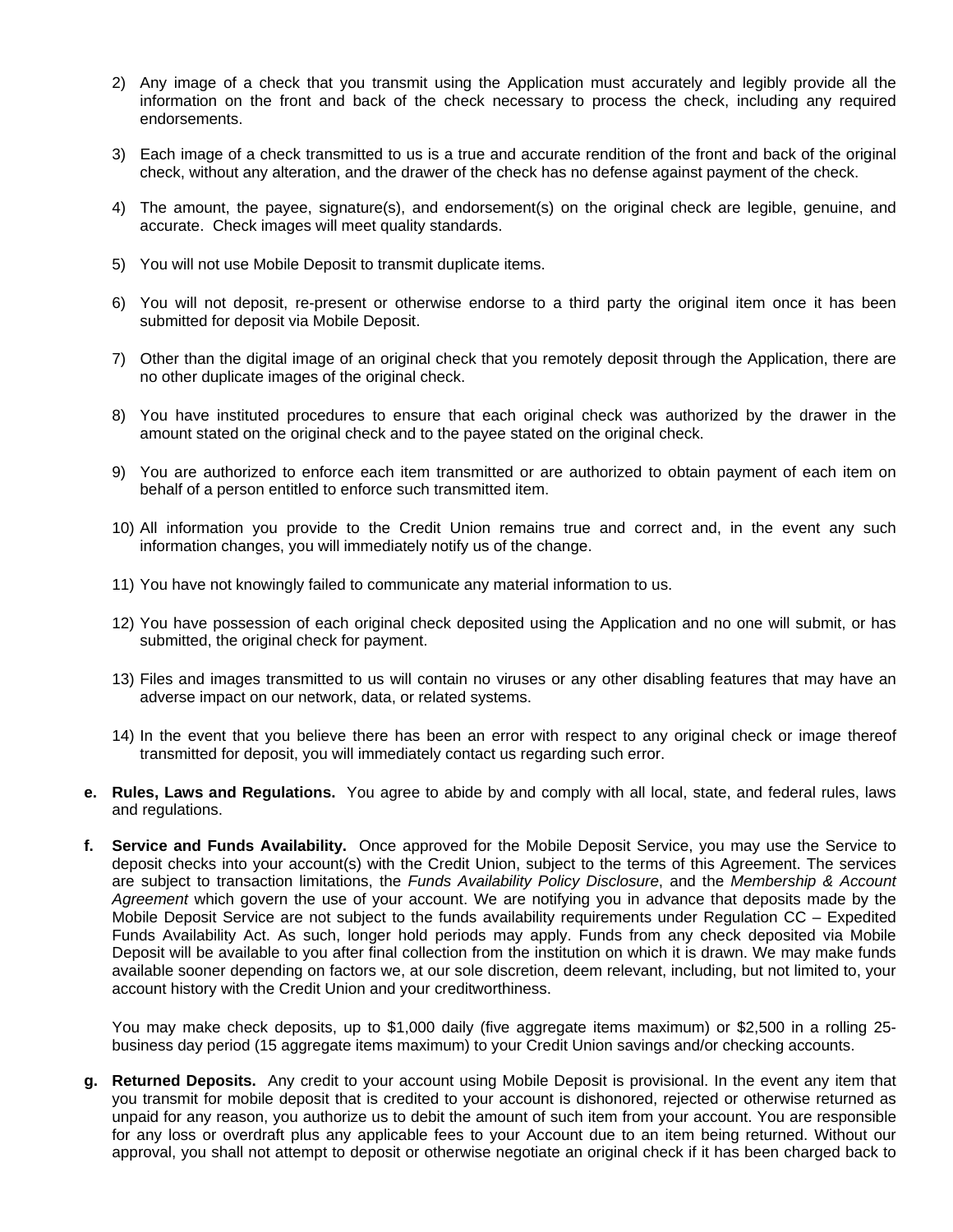you. We may debit any of your accounts to obtain payment for any item that has been rejected or returned, for any adjustment related to such item or for any warranty claim related to such item, whether or not the rejection, return, adjustment or warranty claim was made timely. We may also provisionally freeze or hold aside a like dollar amount in the applicable account pending investigation and resolution of the claim.

- **h. Member Eligibility.** You understand that you must be a Credit Union member in good standing, and meet other pre-determined qualifying factors to qualify for the Service, such as have a membership account opened for 30 days or more, have a current address on file and also use the Credit Union's Internet Banking and Mobile Banking Services. You will not be eligible for this Service if you have a delinquent loan or more than (or equal to) 6 insufficient funds (NSFs) in a calendar year. You agree to notify us immediately if you change your email address, as this is the email address where we will send receipt notifications. Eligibility for the Mobile Deposit Service will be determined daily.
- **i. Access.** To use the Mobile Deposit Service, you must have a compatible mobile device (such as an Android or Apple device) capable of capturing an image of the front and back of each check to be deposited and access to telecommunication services necessary for the Service. Application upgrades may be required from time-to-time for continued use of the Service.
- **j. Equipment or System Failure.** The Credit Union is not responsible for any technical difficulties you experience when attempting to use Mobile Deposit. You agree and understand that Mobile Deposit may at times be temporarily unavailable due to system maintenance and technical difficulties including those of the Internet. In the event that Mobile Deposit is not available, you acknowledge that you can deposit an original check at one of our Credit Union branch locations, a shared branch location (if enrolled), or by mailing the original check to the Credit Union. It is your sole responsibility to verify that items deposited using Mobile Deposit have been received and accepted for deposit.
- **k. Hours of Access.** Services are available 24 hours per day, 7 days per week, although some or all services may not be available occasionally due to emergency or scheduled system maintenance. Processing of transactions may be limited based on our normal hours of operation, or those of third party financial service organizations involved in a transaction. Transmission deadlines and funds availability terms and conditions apply.
- **l. Authorized Users.** The Credit Union shall be entitled to rely on the apparent authority of any person who accesses the Service using valid member and user login IDs and passwords, including such persons who may not be signers on member's account. Except as otherwise provided by law, you will indemnify the Credit Union and hold it harmless for any loss or expense caused by any person with the apparent authority to access the Service. You agree to provide each authorized user a copy of these terms in connection with their use of the Service. The Credit Union may elect to verify the authenticity or content of any transmission by placing a call to any authorized signer on your account at our discretion. We may deny your access to the Service without prior notice if we are unable to confirm any person's authority to access the Service or if we believe such action is necessary for security reasons.
- **m. Use of the Mobile Deposit Service.** As a condition to using the Service, you agree that you are solely responsible for the use of the Service and that you will use the Service in accordance with this Agreement. You agree not to attempt to circumvent the security features of the Service or the system or make any improper or unauthorized transfer of funds from accounts via the Service or the system. You agree that you are prohibited from engaging in conduct that would violate the proprietary rights of the owner(s) of the system and the Service as well as accessing or using the system or the Service in any other unauthorized manner. You agree to be liable to the Credit Union and its vendors, for any claims, losses, liabilities, damages, expenses or costs arising as a result of the negligent or intentional misuse of the services or the system by you or your authorized users.

You are prohibited from using the Service for any activity that:

- 1) Would result in you being or becoming a "money service business" as defined in the Bank Secrecy Act and its implementing regulations;
- 2) Knowingly accepting restricted transactions in connection with another person in unlawful Internet gambling as defined in the Unlawful Internet Gambling Enforcement Act and Regulation GG (Prohibition on Funding of Unlawful Internet Gambling); or
- 3) Directly or indirectly related to the use of the Service that is illegal or fraudulent.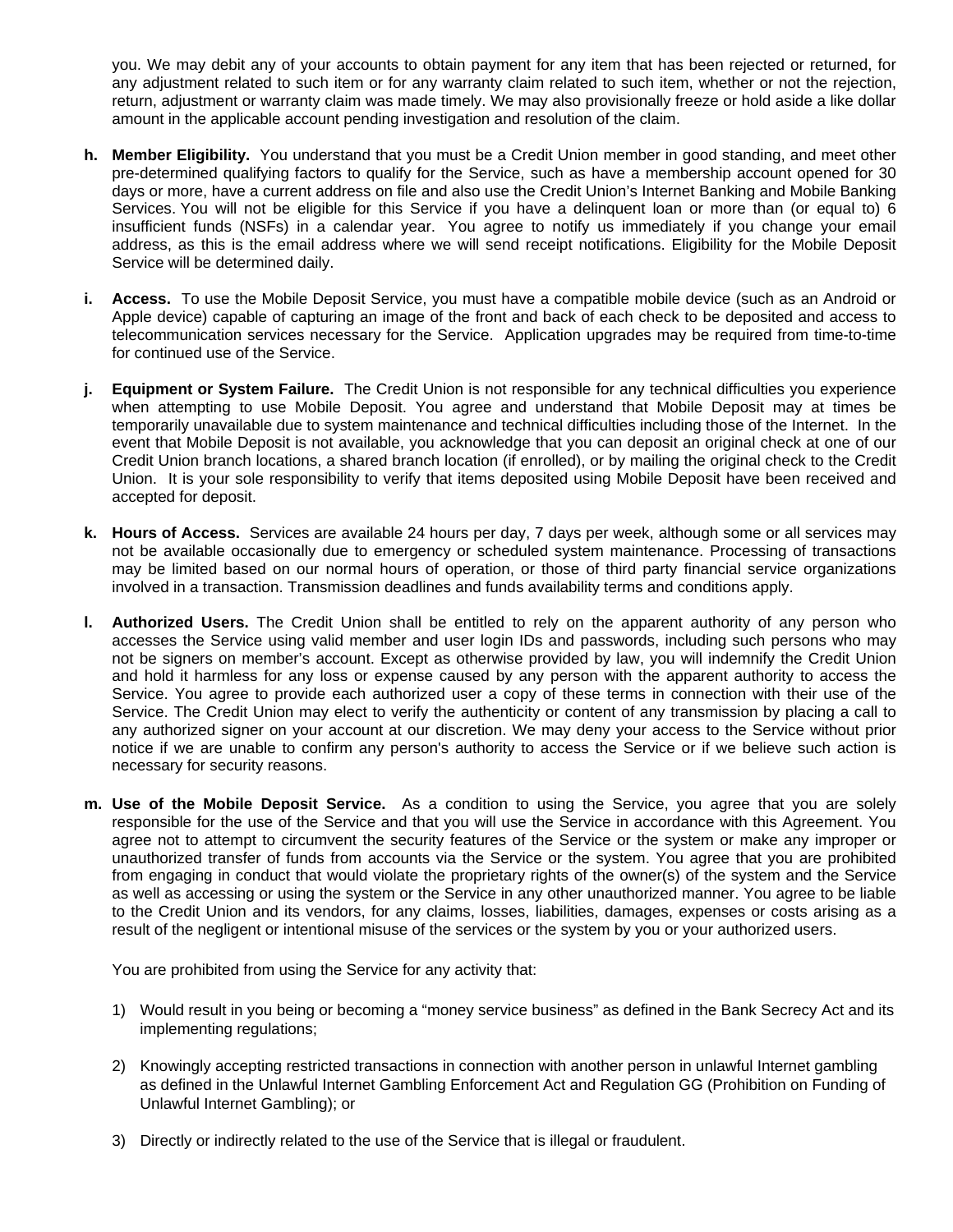- **n. Check Retention Period.** When you make a successful mobile deposit, you will be notified by an Application message and subsequent email notification. You agree that you will preserve the originals of all checks processed through the Service pursuant to this Agreement for fifteen (15) calendar days after the day of deposit ("Retention Period"). After you receive a "Deposit Approved Notification" message, write "HFCU Mobile Deposit" on the front of the original check. After 15 calendar days, you may shred or otherwise destroy the original check. You will be fully responsible for the proper destruction of the original check after the retention period has expired. The risk of loss due to the unavailability of the original or copy of a check for any reason during the retention period shall be exclusively on the member.
- **o. Member Representations and Warranties.** You represent and warrant that all checks transmitted through the use of the Service are made payable to you, all signatures and endorsements on each check are authentic and authorized, and each check has not been altered. You agree that you will not deposit checks that you suspect (or should have known to suspect) would not be paid by the institution on which it is drawn.

Only the following items are eligible for remote deposit: (1) checks drawn on U.S. financial institutions in U.S. dollars, (2) checks drawn on the United States Treasury, or (3) checks drawn on any state or local government of the United States.

- **p. Prohibited Checks.** You agree that checks deposited through the use of the Service will **not**:
	- be payable to any person or entity other than you;
	- be payable in currency other than U.S. dollars;
	- be prohibited by, or received in violation of, any law, rule or regulation;
	- be by someone who is listed on the U.S. Treasury Department's list of Specially Designated Nationals or the U.S. Department of Commerce Denied Person's List or Entity List;
	- be known or suspected (or should have known or suspected) as fraudulent or otherwise not authorized by the owner of the account on which the check is drawn;
	- have been previously cashed or deposited;
	- have been previously converted to a substitute check as defined in the Expedited Funds Availability Act;
	- have been remotely created;
	- be post-dated or more than six (6) months old;
	- be payable to cash;
	- be a check drawn from your own checking account at the Credit Union;
	- be irregular in any way; or
	- be drawn on financial institutions that are located outside the U.S.
- **q. Endorsement of Checks.** You agree to properly endorse each check prior to submitting such check through the use of the Service. Checks must be payable to you and endorsed by you with the restrictive legend, "Mobile Deposit Only to XXXXX on mm/dd/yy," (where XXXXX represents your member number and account suffix, i.e. 12345 S1, and mm/dd/yy is the date of your deposit).
- **r. Adjustments.** The check image transmitted via Mobile Deposit must be legible and compliant with requirements established from time to time by the American National Standards Institute, the Board of Governors of the Federal Reserve, or any other regulatory agency, clearinghouse or association. Any image of a check that you transmit using the Service must accurately and legibly provide all the information on the front and back of the check necessary to process the check, including any required endorsements. We reserve the right to adjust your deposit after you have submitted it for processing. Adjustments are to correct mistakes in the value of items deposited, mistakes in encoding, or for missing or illegible image items.
- **s. Verification of Checks.** Items deposited using the Mobile Deposit Service are subject to our verification and final inspection process; however, we are under no obligation to inspect or verify any image item to determine accuracy, legibility or quality of the image item, or for any other purpose. We may, at our sole discretion, refuse to accept any item presented for deposit. We may notify you if we do this; however, we will have no liability to you for declining to accept items presented for deposit.
- **t. Periodic Statement.** We will send you a periodic statement reflecting the activity on your account. It is your responsibility to exercise reasonable care and promptness in the examination of the statement to discover any errors, unauthorized transactions or alterations on any items deposited to your account. You agree to notify us of any errors with respect to mobile deposits within 30 days after we send you the first periodic statement on which they appear. We will review your claim and correct any error on our part. We will not, however, be responsible for errors asserted more than 30 days after we send you the periodic statement on which they appear.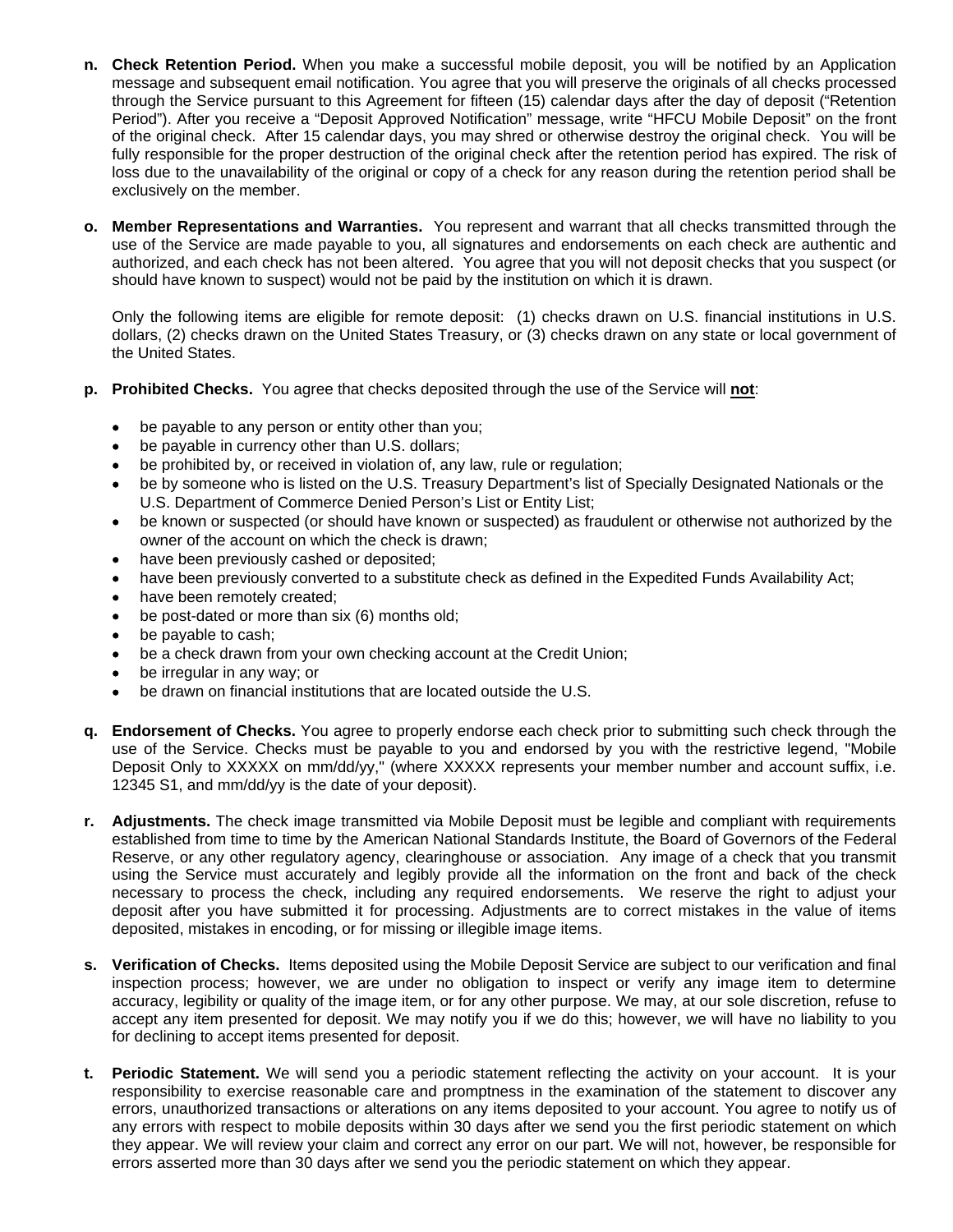- **u. Suspension of Service.** We may immediately suspend Service or the processing of any check if we have reason to believe that there has been a breach in the security of the Service or system, fraud involving your account(s) or check(s), or any uncertainty as to the authorization or accuracy of check images.
- **v. Termination.** We may terminate or change the terms of the Mobile Deposit Service at any time, including but not limited to the categories of checks we will accept for deposit or endorsement requirements, with or without notice to you.

This Agreement and your use of the Service and Application may be immediately terminated if you use of the Application in a manner that violates any term of this Agreement or any other applicable agreement between you and us. Upon termination of this Agreement you: (a) acknowledge and agree that all licenses and rights to use the Service and Application shall terminate; (b) will cease any and all use of the Application; and (c) will remove the Application from all computing devices, hard drives, networks, and other storage media in your possession or under your control.

We may hold and use funds in any deposit account of yours following termination of this Agreement and the Service for such time as we reasonably determine to be necessary for us to be assured that no check image processed by us prior to termination may be returned, charged back, or otherwise become a source or cause for any loss, liability, cost, exposure or other action for which the Credit Union may be responsible, with such right being in addition to any other rights we may have with respect to your accounts. Without limitation, you recognize that under the UCC, Regulation CC and the rules of any image exchange network, our representations and warranties to others with regards to image items and substitute checks may expose the Credit Union to claims for several years following processing of any particular image item or substitute check.

**w. Confidentiality.** You acknowledge that we will disclose information to third parties about your account or the image items you deposit (a) to enable your access to the Service, (b) when it is necessary for completing deposits, and (c) as required by law.

**11. GOVERNING LAW.** This Agreement shall be construed in accordance with Virginia law and the laws of the United States of America. The Credit Union and you agree that jurisdiction over, and venue in any legal proceeding arising out of or relating to this agreement, will exclusively be in the state or federal courts located in Henrico County, Virginia.

**12. SEVERABILITY.** If any provision of this agreement is held to be illegal, invalid or unenforceable under present or future laws, the remaining provisions shall remain in full force and effect.

**13. ACCEPTANCE.** Your use of the Mobile Services constitutes your acceptance of this Agreement. The Credit Union reserves the right to change the terms for the Mobile Services described in this Agreement with or without prior written notification to you, as allowed by law. Your continued use of the Mobile Services will indicate your acceptance of the revised Agreement.

**14. LEGAL COMPLIANCE AND EXPORT RESTRICTIONS.** (a) You represent and warrant that: (1) you are not located in a country that is subject to a U.S. Government embargo, or that has been designated by the U.S. Government as a "terrorist supporting" country; and (2) you are not listed on any U.S. Government list of prohibited or restricted parties. You also acknowledge that the Service and Application may be subject to other U.S. and foreign laws and regulations governing the export of software by physical or electronic means. You agree to comply with all applicable U.S. and foreign laws that apply to us as well as end-user, end-use, and destination restrictions imposed by U.S. and foreign governments.

**15. WARRANTY DISCLAIMER.** (a) THE CREDIT UNION CANNOT FORESEE OR ANTICIPATE ALL TECHNICAL OR OTHER DIFFICULTIES RELATED TO THE APPLICATION OR SERVICES. THESE DIFFICULTIES MAY RESULT IN LOSS OF DATA, PERSONALIZATION SETTINGS OR OTHER APPLICATION INTERRUPTIONS. WE ASSUME NO RESPONSIBILITY FOR ANY DISCLOSURE OF ACCOUNT INFORMATION TO NON-PARTIES, THE TIMELINESS, DELETION, MISDELIVERY OR FAILURE TO STORE ANY USER DATA, COMMUNICATIONS OR PERSONALIZATION SETTINGS IN CONNECTION WITH YOUR USE OF THE APPLICATION. (b) WE ASSUME NO RESPONSIBILITY FOR THE OPERATION, SECURITY, FUNCTIONALITY OR AVAILABILITY OF ANY COMPUTING DEVICE OR NETWORK, WHICH YOU UTILIZE TO ACCESS THE APPLICATION OR USE SERVICE. (c) YOU AGREE TO EXERCISE CAUTION WHEN UTILIZING THE APPLICATION ON YOUR COMPUTING DEVICE AND TO USE GOOD JUDGMENT AND DISCRETION WHEN OBTAINING OR TRANSMITTING INFORMATION. (d) THE SERVICES AND APPLICATION PROVIDED HEREUNDER IS PROVIDED "AS IS," WITH ALL WARRANTIES DISCLAIMED, INCLUDING, ALL EXPRESS OR IMPLIED WARRANTIES, IMPLIED WARRANTIES OF MERCHANTABILITY, FITNESS FOR A PARTICULAR PURPOSE, AND ANY SIMILAR WARRANTY WHETHER SAID WARRANTY ARISES UNDER PROVISIONS OF ANY LAW OF THE UNITED STATES OR ANY STATE THEREOF. THERE IS NO REPRESENTATIONS OR WARRANTIES THAT THE SOFTWARE IS FREE OF RIGHTFUL CLAIMS OF ANY THIRD PARTY FOR INFRINGEMENT OF